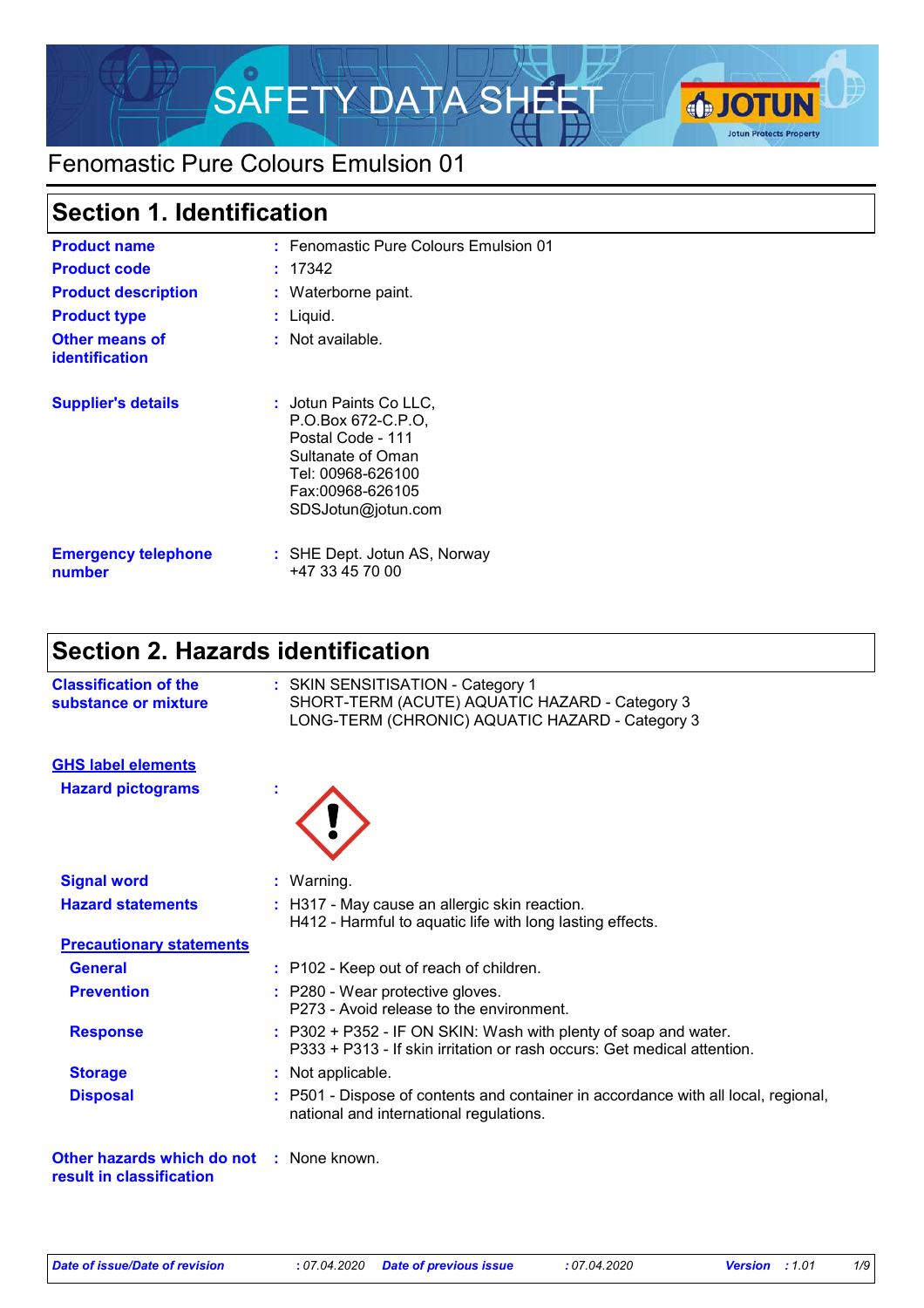### **Section 3. Composition/information on ingredients**

#### **Other means of identification Substance/mixture**

**:** Mixture

**:** Not available.

#### **CAS number/other identifiers**

| <b>CAS number</b>   | : Not applicable. |
|---------------------|-------------------|
| <b>EC</b> number    | : Mixture.        |
| <b>Product code</b> | : 17342           |

| <b>Ingredient name</b> | $\frac{9}{6}$ | <b>CAS number</b> |
|------------------------|---------------|-------------------|
| $C(M)$ IT/MIT $(3:1)$  | < 0.025       | 55965-84-9        |

**There are no additional ingredients present which, within the current knowledge of the supplier and in the concentrations applicable, are classified as hazardous to health or the environment and hence require reporting in this section.**

**Occupational exposure limits, if available, are listed in Section 8.**

### **Section 4. First aid measures**

#### **Description of necessary first aid measures**

| <b>Eye contact</b>  | : Immediately flush eyes with plenty of water, occasionally lifting the upper and lower<br>eyelids. Check for and remove any contact lenses. Continue to rinse for at least 10<br>minutes. Get medical attention if irritation occurs.                                                                                                                                                                                                                                                                                                                                                                                                                                                                                                                                                                                       |
|---------------------|------------------------------------------------------------------------------------------------------------------------------------------------------------------------------------------------------------------------------------------------------------------------------------------------------------------------------------------------------------------------------------------------------------------------------------------------------------------------------------------------------------------------------------------------------------------------------------------------------------------------------------------------------------------------------------------------------------------------------------------------------------------------------------------------------------------------------|
| <b>Inhalation</b>   | : Remove victim to fresh air and keep at rest in a position comfortable for breathing.<br>If not breathing, if breathing is irregular or if respiratory arrest occurs, provide<br>artificial respiration or oxygen by trained personnel. It may be dangerous to the<br>person providing aid to give mouth-to-mouth resuscitation. Get medical attention if<br>adverse health effects persist or are severe. If unconscious, place in recovery<br>position and get medical attention immediately. Maintain an open airway. Loosen<br>tight clothing such as a collar, tie, belt or waistband.                                                                                                                                                                                                                                 |
| <b>Skin contact</b> | : Wash with plenty of soap and water. Remove contaminated clothing and shoes.<br>Wash contaminated clothing thoroughly with water before removing it, or wear<br>gloves. Continue to rinse for at least 10 minutes. Get medical attention. In the<br>event of any complaints or symptoms, avoid further exposure. Wash clothing<br>before reuse. Clean shoes thoroughly before reuse.                                                                                                                                                                                                                                                                                                                                                                                                                                        |
| <b>Ingestion</b>    | : Wash out mouth with water. Remove dentures if any. Remove victim to fresh air<br>and keep at rest in a position comfortable for breathing. If material has been<br>swallowed and the exposed person is conscious, give small quantities of water to<br>drink. Stop if the exposed person feels sick as vomiting may be dangerous. Do not<br>induce vomiting unless directed to do so by medical personnel. If vomiting occurs,<br>the head should be kept low so that vomit does not enter the lungs. Get medical<br>attention if adverse health effects persist or are severe. Never give anything by<br>mouth to an unconscious person. If unconscious, place in recovery position and get<br>medical attention immediately. Maintain an open airway. Loosen tight clothing such<br>as a collar, tie, belt or waistband. |

#### **Most important symptoms/effects, acute and delayed**

| <b>Potential acute health effects</b> |                                                     |
|---------------------------------------|-----------------------------------------------------|
| <b>Eye contact</b>                    | : No known significant effects or critical hazards. |
| <b>Inhalation</b>                     | : No known significant effects or critical hazards. |
| <b>Skin contact</b>                   | : May cause an allergic skin reaction.              |
| <b>Ingestion</b>                      | : No known significant effects or critical hazards. |
| <b>Over-exposure signs/symptoms</b>   |                                                     |
| <b>Eye contact</b>                    | : No specific data.                                 |
| <b>Inhalation</b>                     | : No specific data.                                 |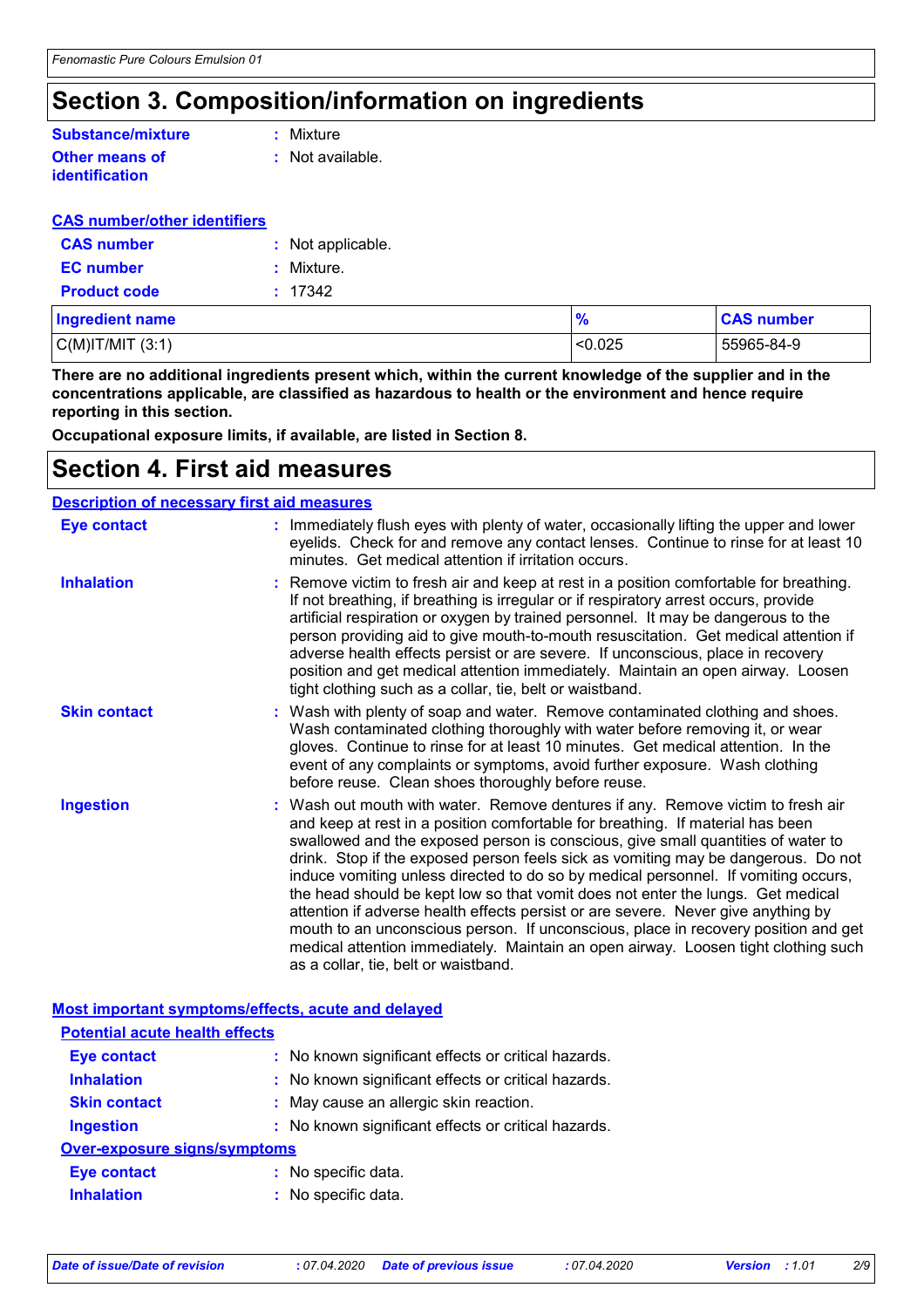### **Section 4. First aid measures**

| : Adverse symptoms may include the following:<br>irritation<br>redness                                                                                                                                                                                                   |
|--------------------------------------------------------------------------------------------------------------------------------------------------------------------------------------------------------------------------------------------------------------------------|
| : No specific data.                                                                                                                                                                                                                                                      |
| Indication of immediate medical attention and special treatment needed, if necessary                                                                                                                                                                                     |
| : Treat symptomatically. Contact poison treatment specialist immediately if large<br>quantities have been ingested or inhaled.                                                                                                                                           |
| : No specific treatment.                                                                                                                                                                                                                                                 |
| : No action shall be taken involving any personal risk or without suitable training. It<br>may be dangerous to the person providing aid to give mouth-to-mouth resuscitation.<br>Wash contaminated clothing thoroughly with water before removing it, or wear<br>gloves. |
|                                                                                                                                                                                                                                                                          |

#### **See toxicological information (Section 11)**

### **Section 5. Firefighting measures**

| <b>Extinguishing media</b>                               |                                                                                                                                                                                                                                                                                                      |
|----------------------------------------------------------|------------------------------------------------------------------------------------------------------------------------------------------------------------------------------------------------------------------------------------------------------------------------------------------------------|
| <b>Suitable extinguishing</b><br>media                   | : Use an extinguishing agent suitable for the surrounding fire.                                                                                                                                                                                                                                      |
| <b>Unsuitable extinguishing</b><br>media                 | : None known.                                                                                                                                                                                                                                                                                        |
| <b>Specific hazards arising</b><br>from the chemical     | : In a fire or if heated, a pressure increase will occur and the container may burst.<br>This material is harmful to aquatic life with long lasting effects. Fire water<br>contaminated with this material must be contained and prevented from being<br>discharged to any waterway, sewer or drain. |
| <b>Hazardous thermal</b><br>decomposition products       | : Decomposition products may include the following materials:<br>carbon dioxide<br>carbon monoxide<br>metal oxide/oxides                                                                                                                                                                             |
| <b>Special protective actions</b><br>for fire-fighters   | : Promptly isolate the scene by removing all persons from the vicinity of the incident if<br>there is a fire. No action shall be taken involving any personal risk or without<br>suitable training.                                                                                                  |
| <b>Special protective</b><br>equipment for fire-fighters | : Fire-fighters should wear appropriate protective equipment and self-contained<br>breathing apparatus (SCBA) with a full face-piece operated in positive pressure<br>mode.                                                                                                                          |

### **Section 6. Accidental release measures**

#### **Environmental precautions Personal precautions, protective equipment and emergency procedures :** Avoid dispersal of spilt material and runoff and contact with soil, waterways, drains **:** No action shall be taken involving any personal risk or without suitable training. Evacuate surrounding areas. Keep unnecessary and unprotected personnel from entering. Do not touch or walk through spilt material. Avoid breathing vapour or mist. Provide adequate ventilation. Wear appropriate respirator when ventilation is inadequate. Put on appropriate personal protective equipment. and sewers. Inform the relevant authorities if the product has caused environmental pollution (sewers, waterways, soil or air). Water polluting material. May be harmful to the environment if released in large quantities. **For non-emergency personnel For emergency responders :** If specialised clothing is required to deal with the spillage, take note of any information in Section 8 on suitable and unsuitable materials. See also the information in "For non-emergency personnel".

#### **Methods and material for containment and cleaning up**

| Date of issue/Date of revision | : 07.04.2020 Date of previous issue | : 07.04.2020 | <b>Version</b> : 1.01 | 3/9 |
|--------------------------------|-------------------------------------|--------------|-----------------------|-----|
|                                |                                     |              |                       |     |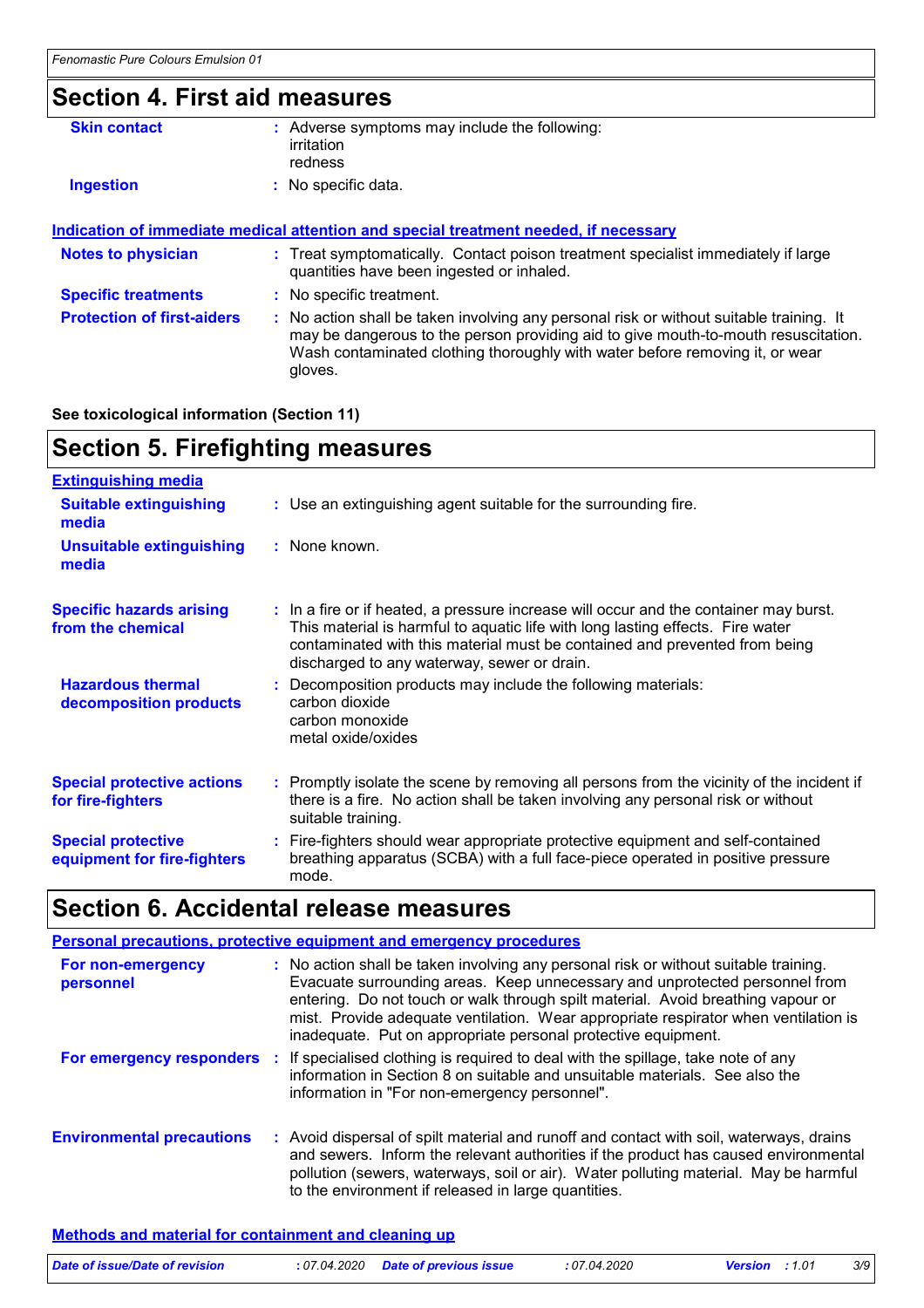# **Section 6. Accidental release measures**

| <b>Small spill</b> | : Stop leak if without risk. Move containers from spill area. Dilute with water and mop<br>up if water-soluble. Alternatively, or if water-insoluble, absorb with an inert dry<br>material and place in an appropriate waste disposal container. Dispose of via a<br>licensed waste disposal contractor.                                                                                                                                                                                                                                                                                                                                                                                                          |
|--------------------|-------------------------------------------------------------------------------------------------------------------------------------------------------------------------------------------------------------------------------------------------------------------------------------------------------------------------------------------------------------------------------------------------------------------------------------------------------------------------------------------------------------------------------------------------------------------------------------------------------------------------------------------------------------------------------------------------------------------|
| Large spill        | : Stop leak if without risk. Move containers from spill area. Approach the release<br>from upwind. Prevent entry into sewers, water courses, basements or confined<br>areas. Wash spillages into an effluent treatment plant or proceed as follows.<br>Contain and collect spillage with non-combustible, absorbent material e.g. sand,<br>earth, vermiculite or diatomaceous earth and place in container for disposal<br>according to local regulations (see Section 13). Dispose of via a licensed waste<br>disposal contractor. Contaminated absorbent material may pose the same hazard<br>as the spilt product. Note: see Section 1 for emergency contact information and<br>Section 13 for waste disposal. |

### **Section 7. Handling and storage**

#### **Precautions for safe handling**

| <b>Protective measures</b>                                                       | : Put on appropriate personal protective equipment (see Section 8). Persons with a<br>history of skin sensitization problems should not be employed in any process in<br>which this product is used. Do not get in eyes or on skin or clothing. Do not ingest.<br>Avoid breathing vapour or mist. Avoid release to the environment. Keep in the<br>original container or an approved alternative made from a compatible material, kept<br>tightly closed when not in use. Empty containers retain product residue and can be<br>hazardous. Do not reuse container.                  |
|----------------------------------------------------------------------------------|-------------------------------------------------------------------------------------------------------------------------------------------------------------------------------------------------------------------------------------------------------------------------------------------------------------------------------------------------------------------------------------------------------------------------------------------------------------------------------------------------------------------------------------------------------------------------------------|
| <b>Advice on general</b><br>occupational hygiene                                 | : Eating, drinking and smoking should be prohibited in areas where this material is<br>handled, stored and processed. Workers should wash hands and face before<br>eating, drinking and smoking. Remove contaminated clothing and protective<br>equipment before entering eating areas. See also Section 8 for additional<br>information on hygiene measures.                                                                                                                                                                                                                       |
| <b>Conditions for safe storage,</b><br>including any<br><i>incompatibilities</i> | : Store in accordance with local regulations. Store in original container protected<br>from direct sunlight in a dry, cool and well-ventilated area, away from incompatible<br>materials (see Section 10) and food and drink. Keep container tightly closed and<br>sealed until ready for use. Containers that have been opened must be carefully<br>resealed and kept upright to prevent leakage. Do not store in unlabelled containers.<br>Use appropriate containment to avoid environmental contamination. See Section 10<br>for incompatible materials before handling or use. |

### **Section 8. Exposure controls/personal protection**

#### **Control parameters**

| <b>Occupational exposure limits</b><br>None.      |                                                                                                                                                                                                                                                                                                                                                                                                                                                                             |
|---------------------------------------------------|-----------------------------------------------------------------------------------------------------------------------------------------------------------------------------------------------------------------------------------------------------------------------------------------------------------------------------------------------------------------------------------------------------------------------------------------------------------------------------|
| <b>Appropriate engineering</b><br><b>controls</b> | : Good general ventilation should be sufficient to control worker exposure to airborne<br>contaminants.                                                                                                                                                                                                                                                                                                                                                                     |
| <b>Environmental exposure</b><br><b>controls</b>  | : Emissions from ventilation or work process equipment should be checked to ensure<br>they comply with the requirements of environmental protection legislation. In some<br>cases, fume scrubbers, filters or engineering modifications to the process<br>equipment will be necessary to reduce emissions to acceptable levels.                                                                                                                                             |
| <b>Individual protection measures</b>             |                                                                                                                                                                                                                                                                                                                                                                                                                                                                             |
| <b>Hygiene measures</b>                           | : Wash hands, forearms and face thoroughly after handling chemical products, before<br>eating, smoking and using the lavatory and at the end of the working period.<br>Appropriate techniques should be used to remove potentially contaminated clothing.<br>Contaminated work clothing should not be allowed out of the workplace. Wash<br>contaminated clothing before reusing. Ensure that eyewash stations and safety<br>showers are close to the workstation location. |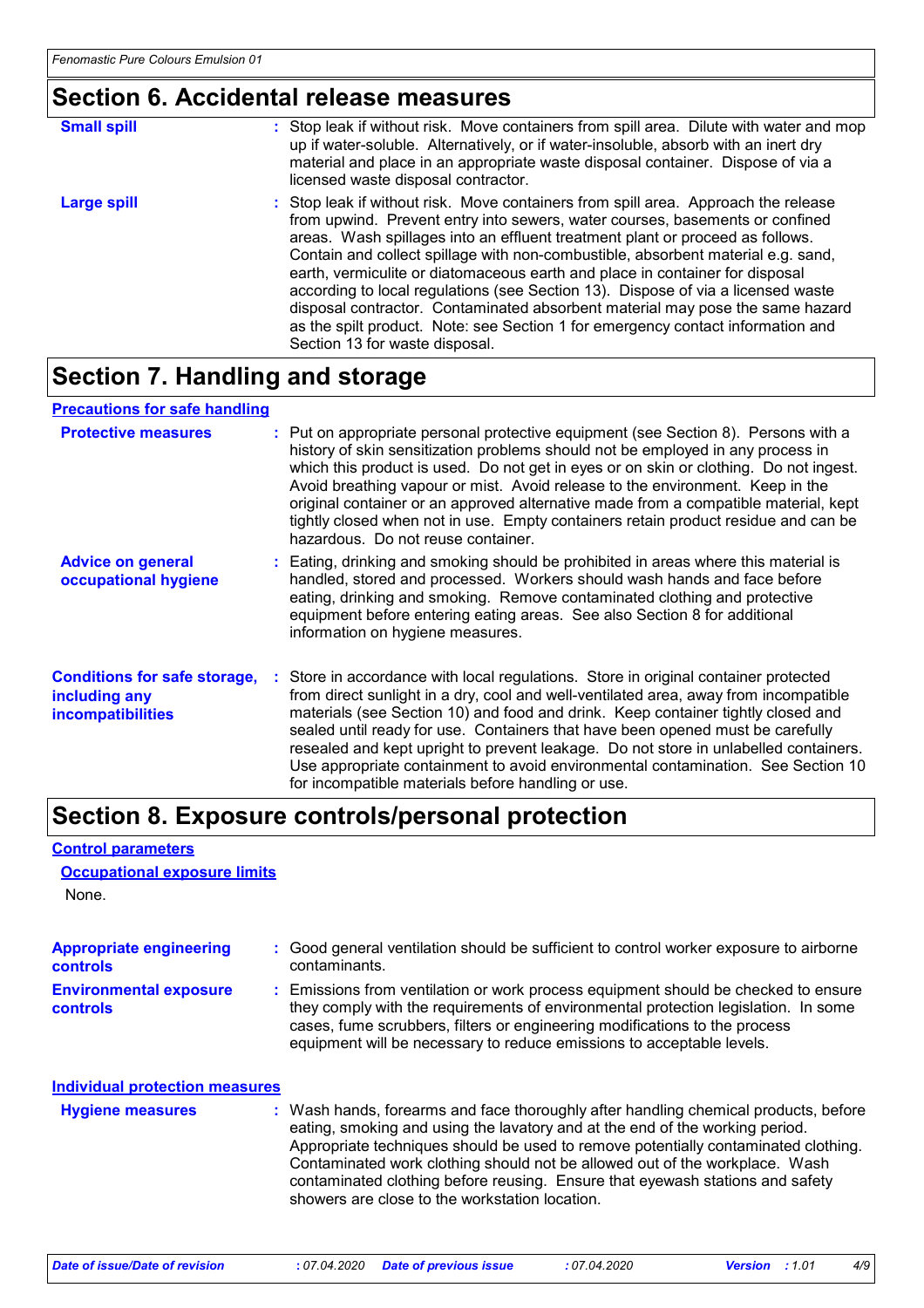# **Section 8. Exposure controls/personal protection**

| <b>Eye/face protection</b>    | : Safety eyewear complying to EN 166 should be used when a risk assessment<br>indicates this is necessary to avoid exposure to liquid splashes, mists, gases or<br>dusts. If contact is possible, the following protection should be worn, unless the<br>assessment indicates a higher degree of protection: safety glasses with side-<br>shields.                                                                                                                                                                                                                                                                                                                                                                                                                                                                                                                                                                                                                                                                                             |
|-------------------------------|------------------------------------------------------------------------------------------------------------------------------------------------------------------------------------------------------------------------------------------------------------------------------------------------------------------------------------------------------------------------------------------------------------------------------------------------------------------------------------------------------------------------------------------------------------------------------------------------------------------------------------------------------------------------------------------------------------------------------------------------------------------------------------------------------------------------------------------------------------------------------------------------------------------------------------------------------------------------------------------------------------------------------------------------|
| <b>Skin protection</b>        |                                                                                                                                                                                                                                                                                                                                                                                                                                                                                                                                                                                                                                                                                                                                                                                                                                                                                                                                                                                                                                                |
| <b>Hand protection</b>        | : There is no one glove material or combination of materials that will give unlimited<br>resistance to any individual or combination of chemicals.<br>The breakthrough time must be greater than the end use time of the product.<br>The instructions and information provided by the glove manufacturer on use,<br>storage, maintenance and replacement must be followed.<br>Gloves should be replaced regularly and if there is any sign of damage to the glove<br>material.<br>Always ensure that gloves are free from defects and that they are stored and used<br>correctly.<br>The performance or effectiveness of the glove may be reduced by physical/chemical<br>damage and poor maintenance.<br>Barrier creams may help to protect the exposed areas of the skin but should not be<br>applied once exposure has occurred.<br>Wear suitable gloves tested to EN374.<br>Recommended, gloves(breakthrough time) > 8 hours: PVC, nitrile rubber, neoprene<br>May be used, gloves(breakthrough time) 4 - 8 hours: polyvinyl alcohol (PVA) |
| <b>Body protection</b>        | : Personal protective equipment for the body should be selected based on the task<br>being performed and the risks involved and should be approved by a specialist<br>before handling this product.                                                                                                                                                                                                                                                                                                                                                                                                                                                                                                                                                                                                                                                                                                                                                                                                                                            |
| <b>Other skin protection</b>  | : Appropriate footwear and any additional skin protection measures should be<br>selected based on the task being performed and the risks involved and should be<br>approved by a specialist before handling this product.                                                                                                                                                                                                                                                                                                                                                                                                                                                                                                                                                                                                                                                                                                                                                                                                                      |
| <b>Respiratory protection</b> | : If workers are exposed to concentrations above the exposure limit, they must use a<br>respirator according to EN 140. Use respiratory mask with charcoal and dust filter<br>when spraying this product, according to EN 14387(as filter combination A2-P2). In<br>confined spaces, use compressed-air or fresh-air respiratory equipment. When use<br>of roller or brush, consider use of charcoalfilter.                                                                                                                                                                                                                                                                                                                                                                                                                                                                                                                                                                                                                                    |

# **Section 9. Physical and chemical properties**

| <b>Appearance</b>                                 |                                                                                                 |
|---------------------------------------------------|-------------------------------------------------------------------------------------------------|
| <b>Physical state</b>                             | $:$ Liquid.                                                                                     |
| <b>Colour</b>                                     | : Various                                                                                       |
| <b>Odour</b>                                      | : Characteristic.                                                                               |
| <b>Odour threshold</b>                            | : Not applicable.                                                                               |
| pH                                                | : Not applicable.                                                                               |
| <b>Melting point</b>                              | : 0                                                                                             |
| <b>Boiling point</b>                              | : Lowest known value: $100^{\circ}$ C (212 $^{\circ}$ F) (water).                               |
| <b>Flash point</b>                                | : Not available.                                                                                |
| <b>Evaporation rate</b>                           | : 0.36 (water) compared with butyl acetate                                                      |
| <b>Flammability (solid, gas)</b>                  | : Not applicable.                                                                               |
| Lower and upper explosive<br>(flammable) limits   | : Not applicable.                                                                               |
| <b>Vapour pressure</b>                            | : Highest known value: $3.2$ kPa (23.8 mm Hg) (at $20^{\circ}$ C) (water).                      |
| <b>Vapour density</b>                             | : Not available.                                                                                |
| <b>Density</b>                                    | : $1.59$ g/cm <sup>3</sup>                                                                      |
| <b>Solubility</b>                                 | : Easily soluble in the following materials: cold water and hot water.                          |
| <b>Partition coefficient: n-</b><br>octanol/water | : Not available.                                                                                |
| <b>Auto-ignition temperature</b>                  | : Not applicable.                                                                               |
| <b>Date of issue/Date of revision</b>             | : 07.04.2020<br><b>Date of previous issue</b><br>: 07.04.2020<br><b>Version</b><br>:1.01<br>5/9 |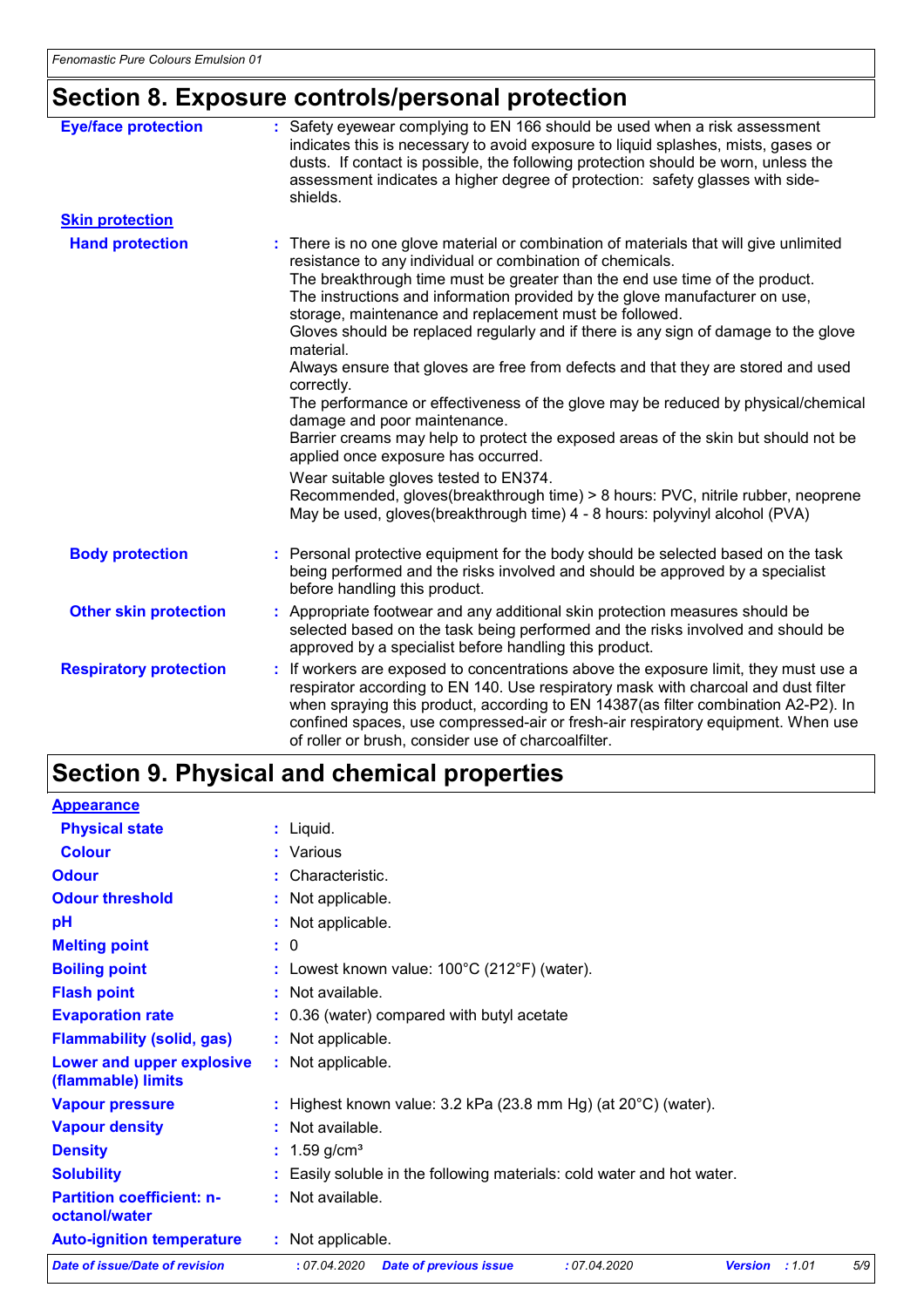### **Section 9. Physical and chemical properties**

**Decomposition temperature :** Not available.

**Viscosity** Kinematic (40°C): >0.205 cm<sup>2</sup> /s (>20.5 mm<sup>2</sup> **:** /s)

### **Section 10. Stability and reactivity**

| <b>Reactivity</b>                            | : No specific test data related to reactivity available for this product or its ingredients.              |
|----------------------------------------------|-----------------------------------------------------------------------------------------------------------|
| <b>Chemical stability</b>                    | : The product is stable.                                                                                  |
| <b>Possibility of hazardous</b><br>reactions | : Under normal conditions of storage and use, hazardous reactions will not occur.                         |
| <b>Conditions to avoid</b>                   | : No specific data.                                                                                       |
| <b>Incompatible materials</b>                | : No specific data.                                                                                       |
| <b>Hazardous decomposition</b><br>products   | : Under normal conditions of storage and use, hazardous decomposition products<br>should not be produced. |

## **Section 11. Toxicological information**

#### **Information on toxicological effects**

#### **Acute toxicity**

| <b>Product/ingredient name</b> | <b>Besult</b> | ∣Species | <b>Dose</b> | <b>Exposure</b> |
|--------------------------------|---------------|----------|-------------|-----------------|
| $C(M)$ IT/MIT $(3:1)$          | LD50 Oral     | Rat      | 53 mg/kg    |                 |

#### **Irritation/Corrosion**

Not available.

#### **Sensitisation**

| <b>Product/ingredient name</b> | <b>Route of</b><br>exposure | <b>Species</b>                  | <b>Result</b> |
|--------------------------------|-----------------------------|---------------------------------|---------------|
| C(M) T/MIT (3:1)               | skin                        | Mammal - species<br>unspecified | Sensitising   |

#### **Mutagenicity**

Not available.

#### **Carcinogenicity**

Not available.

#### **Reproductive toxicity**

Not available.

#### **Teratogenicity**

Not available.

#### **Specific target organ toxicity (single exposure)**

Not available.

#### **Specific target organ toxicity (repeated exposure)**

Not available.

#### **Aspiration hazard**

Not available.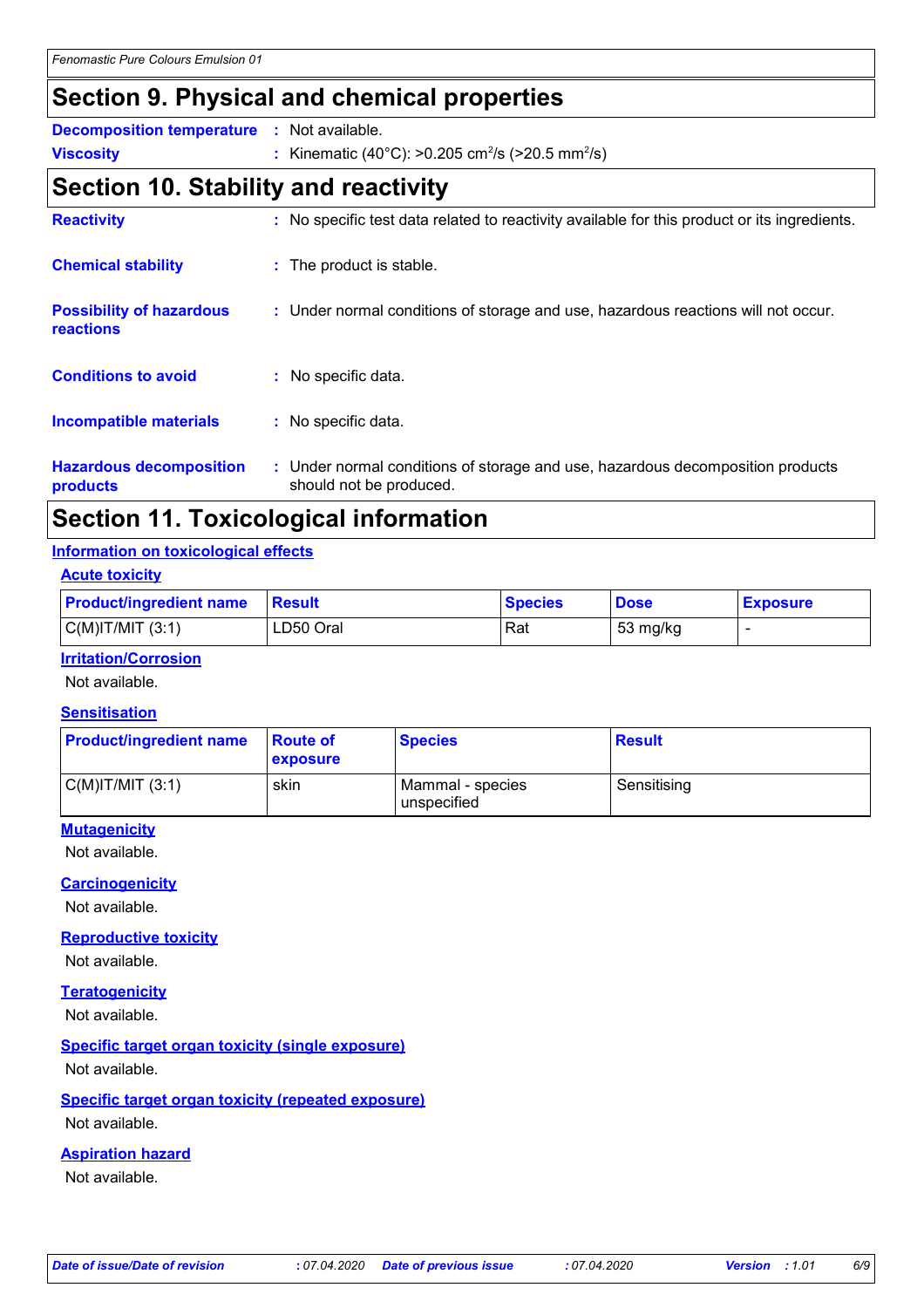# **Section 11. Toxicological information**

| Information on likely routes : Not available.<br>of exposure |                                                                                                          |
|--------------------------------------------------------------|----------------------------------------------------------------------------------------------------------|
| <b>Potential acute health effects</b>                        |                                                                                                          |
| <b>Eye contact</b>                                           | : No known significant effects or critical hazards.                                                      |
| <b>Inhalation</b>                                            | No known significant effects or critical hazards.                                                        |
| <b>Skin contact</b>                                          | May cause an allergic skin reaction.                                                                     |
| <b>Ingestion</b>                                             | No known significant effects or critical hazards.                                                        |
|                                                              | <b>Symptoms related to the physical, chemical and toxicological characteristics</b>                      |
| <b>Eye contact</b>                                           | : No specific data.                                                                                      |
| <b>Inhalation</b>                                            | : No specific data.                                                                                      |
| <b>Skin contact</b>                                          | : Adverse symptoms may include the following:                                                            |
|                                                              | irritation<br>redness                                                                                    |
| <b>Ingestion</b>                                             | : No specific data.                                                                                      |
|                                                              |                                                                                                          |
|                                                              | Delayed and immediate effects as well as chronic effects from short and long-term exposure               |
| <b>Short term exposure</b>                                   |                                                                                                          |
| <b>Potential immediate</b><br>effects                        | : Not available.                                                                                         |
| <b>Potential delayed effects</b>                             | : Not available.                                                                                         |
| <b>Long term exposure</b>                                    |                                                                                                          |
| <b>Potential immediate</b><br>effects                        | $:$ Not available.                                                                                       |
| <b>Potential delayed effects</b>                             | : Not available.                                                                                         |
| <b>Potential chronic health effects</b>                      |                                                                                                          |
| Not available.                                               |                                                                                                          |
| <b>General</b>                                               | : Once sensitized, a severe allergic reaction may occur when subsequently exposed<br>to very low levels. |
| <b>Carcinogenicity</b>                                       | : No known significant effects or critical hazards.                                                      |
| <b>Mutagenicity</b>                                          | : No known significant effects or critical hazards.                                                      |
| <b>Teratogenicity</b>                                        | No known significant effects or critical hazards.                                                        |
| <b>Developmental effects</b>                                 | : No known significant effects or critical hazards.                                                      |
| <b>Fertility effects</b>                                     | : No known significant effects or critical hazards.                                                      |
|                                                              |                                                                                                          |

#### **Numerical measures of toxicity**

#### **Acute toxicity estimates**

Not available.

### **Section 12. Ecological information**

#### **Toxicity**

| <b>Product/ingredient name</b> | <b>Result</b>          | <b>Species</b>                       | <b>Exposure</b> |
|--------------------------------|------------------------|--------------------------------------|-----------------|
| $C(M)$ IT/MIT $(3:1)$          | Acute EC50 0.027 mg/l  | Algae - Selenastrum<br>capricornutum | 72 hours        |
|                                | Acute EC50 0.16 mg/l   | Daphnia - Daphnia magna              | 48 hours        |
|                                | Acute LC50 0.19 mg/l   | Fish - Oncorhynchus mykiss           | 96 hours        |
|                                | Chronic NOEC 0.1 mg/l  | Daphnia                              | 21 days         |
|                                | Chronic NOEC 0.05 mg/l | Fish                                 | 14 days         |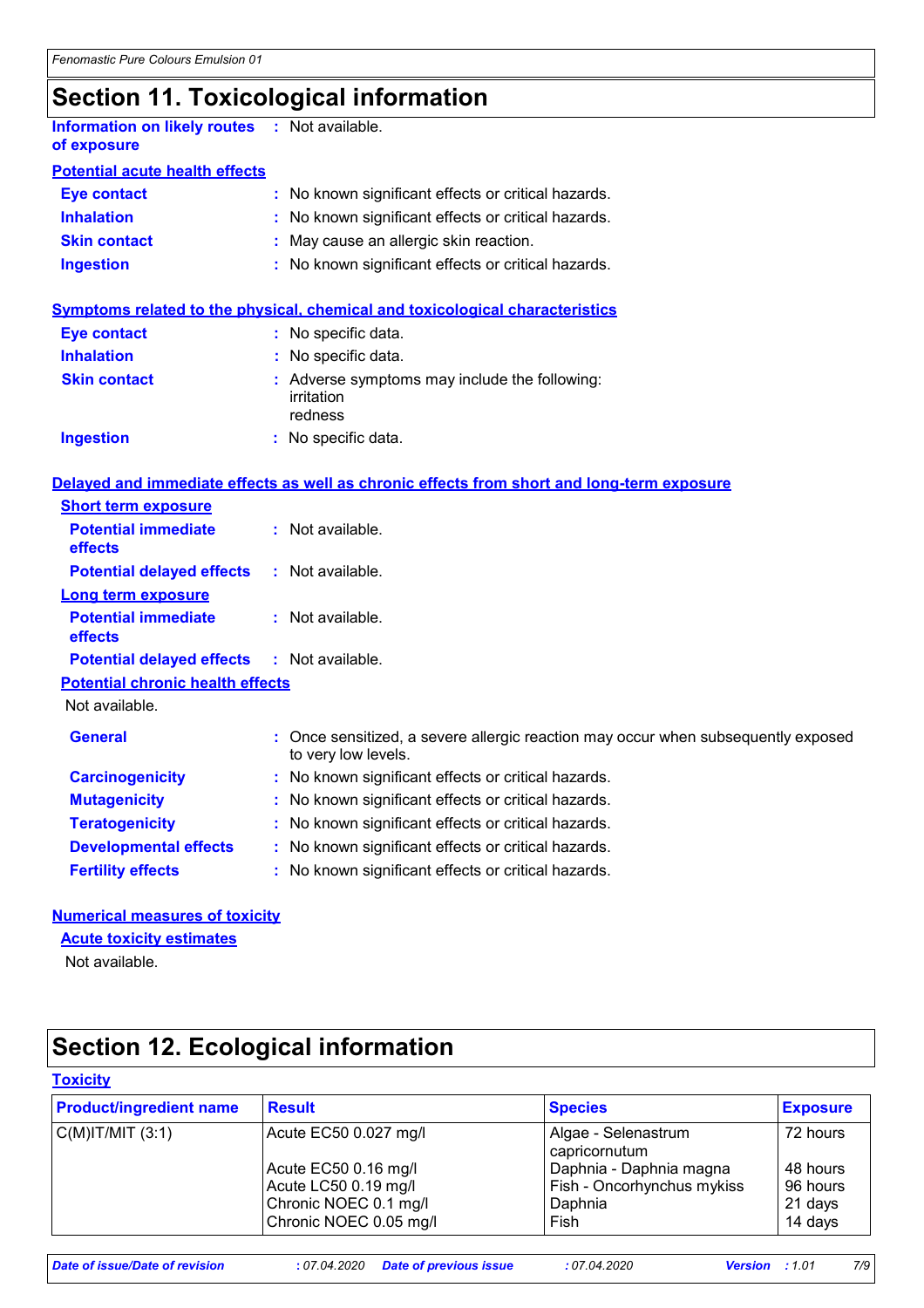### **Section 12. Ecological information**

#### **Persistence and degradability**

| <b>Product/ingredient name</b> | <b>Aquatic half-life</b> | <b>Photolysis</b> | Biodegradability |
|--------------------------------|--------------------------|-------------------|------------------|
| $C(M)$ IT/MIT $(3:1)$          |                          |                   | Not readily      |

#### **Bioaccumulative potential**

Not available.

#### **Mobility in soil**

| <b>Soil/water partition</b>    | : Not available. |
|--------------------------------|------------------|
| coefficient (K <sub>oc</sub> ) |                  |

**Other adverse effects** : No known significant effects or critical hazards.

### **Section 13. Disposal considerations**

| <b>Disposal methods</b> | : The generation of waste should be avoided or minimised wherever possible.<br>Disposal of this product, solutions and any by-products should at all times comply<br>with the requirements of environmental protection and waste disposal legislation<br>and any regional local authority requirements. Dispose of surplus and non-<br>recyclable products via a licensed waste disposal contractor. Waste should not be<br>disposed of untreated to the sewer unless fully compliant with the requirements of<br>all authorities with jurisdiction. Waste packaging should be recycled. Incineration or<br>landfill should only be considered when recycling is not feasible. This material and<br>its container must be disposed of in a safe way. Care should be taken when<br>handling emptied containers that have not been cleaned or rinsed out. Empty |
|-------------------------|---------------------------------------------------------------------------------------------------------------------------------------------------------------------------------------------------------------------------------------------------------------------------------------------------------------------------------------------------------------------------------------------------------------------------------------------------------------------------------------------------------------------------------------------------------------------------------------------------------------------------------------------------------------------------------------------------------------------------------------------------------------------------------------------------------------------------------------------------------------|
|                         | containers or liners may retain some product residues. Avoid dispersal of spilt<br>material and runoff and contact with soil, waterways, drains and sewers.                                                                                                                                                                                                                                                                                                                                                                                                                                                                                                                                                                                                                                                                                                   |

### **Section 14. Transport information**

|                                      | <b>ADR/RID</b>           | <b>IMDG</b>              | <b>IATA</b>    |
|--------------------------------------|--------------------------|--------------------------|----------------|
| <b>UN number</b>                     | Not regulated.           | Not regulated.           | Not regulated. |
| <b>UN proper</b><br>shipping name    | ٠                        |                          |                |
| <b>Transport hazard</b><br>class(es) | $\blacksquare$           | $\overline{\phantom{a}}$ |                |
| <b>Packing group</b>                 | $\blacksquare$           | ۰                        |                |
| <b>Environmental</b><br>hazards      | No.                      | No.                      | No.            |
| <b>Additional</b><br>information     | $\overline{\phantom{0}}$ | -                        | ۰              |

#### **Additional information**

**Special precautions for user Transport within user's premises:** always transport in closed containers that are **:** upright and secure. Ensure that persons transporting the product know what to do in the event of an accident or spillage.